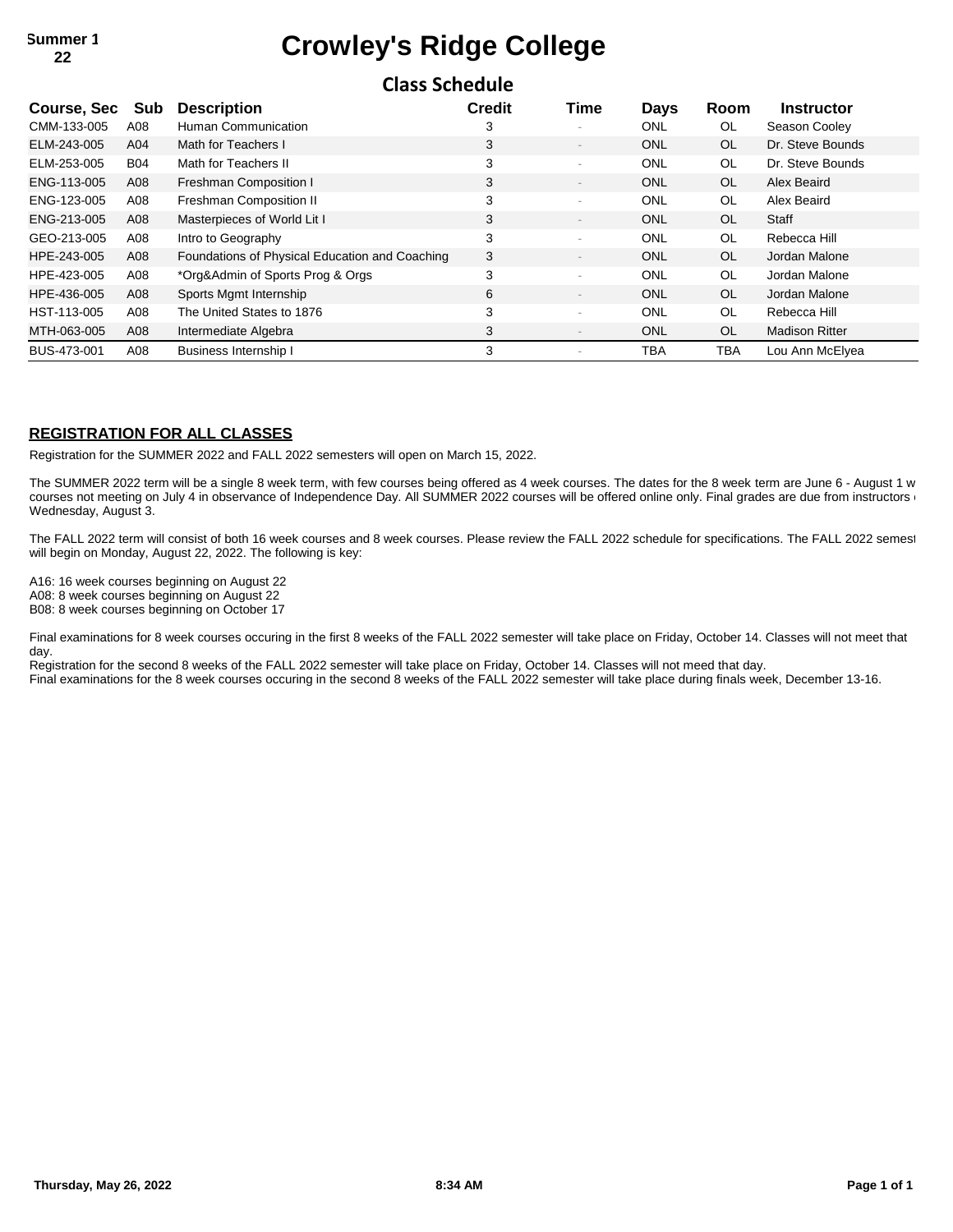# **<sup>22</sup> Crowley's Ridge College Fall**

### **Class Schedule Course, Sec Sub Description Credit Time Days Room Instructor** BUS-463-001 A16 Business Internship II 3 3 - M-F Lou Ann McElyea BUS-473-001 A16 Business Internship I 3 3 M-F M-F Lou Ann McElyea EFD-441-001 A16 Workshop 1 1 - M-F Dr. Hollie Goodson EFD-451-001 A16 Workshop 2 1 - M-F Dr. Hollie Goodson EFD-461-001 A16 Workshop 3 1 - M-F Dr. Hollie Goodson ELM-466-001 A16 \*ELM Teaching Internship (K-2nd) 6 6 M-F M-F Dr. Hollie Goodson ELM-476-001 A16 \*ELM Teaching Internship (3-6th) 6 6 - M-F M-F Dr. Hollie Goodson HPE-436-001 A16 Sports Mgmt Internship 6 - M-F Jordan Malone HPE-466-001 A16 \*HPE Teaching Internship (K-6) 6 6 M-F M-F Dr. Hollie Goodson HPE-476-001 A16 \*HPE Teaching Internship (7-12) 6 6 M-F M-F Dr. Hollie Goodson HPE-127-001 A16 Brazilian Jiu Jitsu 1 6:30 AM - 7:30 AM MW HGYM Dr. Brian Davis HPE-363-001 A16 \*Fundamentals of Motion 3 8:00 AM - 8:50 AM MWF A104 Mason Buerer MGM-443-001 A16 Human Resource Management 3 8:00 AM - 8:50 AM MWF A102 Robert Vickrey PSY-112-001 A16 Introduction to College 2 8:00 AM - 8:50 AM MW A101 Staff ACT-213-001 A16 Principles of Accounting I 3 3 9:00 AM - 9:50 AM MWF A102 Marta Summitt BIB-313-001 A16 Historical Books of the OT 3 9:00 AM - 9:50 AM MWF H103 Art Smith ECN-213-001 A16 Principles of Macroeconomics 3 9:00 AM - 9:50 AM MWF A101 Robert Vickrey HPE-353-001 A16 Sports in Society 3 9:00 AM - 9:50 AM MWF A104 Mason Buerer PSY-123-001 A16 Introduction to Psychology 1980 March 2008 March 2:50 AM MWF N101 Carissa Winn BIB-113-001 A16 Old Testament Survey 3 10:00 AM - 10:50 AM MWF HFEL Paul McFadden BIB-253-001 A16 Christian Ministry 3 10:00 AM - 10:50 AM MWF H103 Art Smith CIS-243-001 A16 Microcomputer Applications I 3 10:00 AM - 10:50 AM MWF A102 Marta Summitt EFD-303-001 A16 Educational Psychology 3 10:00 AM - 10:50 AM MWF A104 Dr. Zachary Grimes HST-213-001 A16 Western Civilization to 1500 3 10:00 AM - 10:50 AM MWF A101 Shannon Beasley PSY-123-002 A16 Introduction to Psychology 3 10:00 AM - 10:50 AM MWF N101 Carissa Winn HPE-112-001 A16 Concepts of Lifetime Fitness 2 11:40 AM - 12:30 PM MW A104 Jessica Winn HPE-303-001 A16 Theory & Practice in Teaching Team Sports 3 11:40 AM - 12:30 PM MWF Gym Mason Buerer HPE-333-001 A16 Sports Marketing and Promotion 3 11:40 AM - 12:30 PM MWF A103 Jordan Malone PSY-112-002 A16 Introduction to College 2 11:40 AM - 12:30 PM MW A101 Staff BIO-121-001 A16 Biological Science Lab 1 12:00 PM - 2:00 PM M - N202 Dr. Zachary Grimes BIB-443-001 A16 Personal Evangelism 3 1:00 PM - 1:50 PM MWF A103 Jeremy Pierce ELM-433-005 A16 \*Social Studies Instruc Mthds & Strtgs 3 1:00 PM - 1:50 PM MWF N101 Mason Buerer GRK-132-001 A08 Elementary Greek III 2 1:00 PM - 2:50 PM MW A102 Josh Parnell GRK-313-001 B08 Greek Readings 3 1:00 PM - 2:50 PM MWF A102 Josh Parnell HST-113-001 A16 The United States to 1876 March 2014 3 1:00 PM - 1:50 PM MWF A101 Shannon Beasley MKT-413-001 A16 Promotion 3 1:00 PM - 1:50 PM MWF A104 Robert Vickrey BIB-113-005 A16 Old Testament Survey and Subset of the Survey of the Survey of the Survey of the Survey of the Survey of the Survey of the Survey of the Survey of the OL Jeremy Pierce BIB-123-005 A16 New Testament Survey **3** 3 ONL OL Dr. Garvis Semore BIB-211-005 A16 Life and Teachings of Christ 1 1 - ONL OL Dr. Garvis Semore BIB-263-005 A16 Marriage and the Home 3 3 - ONL OL Staff BUS-203-005 A16 Business Statistics **3** 5 - ONL OL Dr. Steve Bounds BUS-313-005 A16 Legal Environment of Business 3 3 - ONL OL Dr. Angela Rice CMM-133-005 A16 Human Communication **3** 3 ONL OL Staff ENG-043-005 A16 Developmental Reading and a state of the state of the Susan Lewallen ENG-053-005 A16 Developmental Composition and a metal of 3 only only only only only Susan Lewallen ENG-113-005 A16 Freshman Composition I 3 3 - ONL OL Alex Beaird ENG-213-005 A16 Masterpieces of World Lit I 3 3 - ONL OL Leslie Allen ENG-223-005 A16 Masterpieces of World Lit II 3 3 - ONL OL Leslie Allen FIN-423-005 A08 Money and Banking and Santing 3 3 - ONL OL Dr. Angela Rice HST-123-005 A16 The United States Since 1876 3 3 - ONL OL Rebecca Hill MGM-413-005 B08 Strategic Planning **3** 3 ONL OL Lou Ann McElyea MTH-053-005 A16 Beginning Algebra 3 3 - ONL OL Madison Ritter MTH-063-005 A16 Intermediate Algebra 1 1 1 20 3 1 1 2 2 2 2 2 2 2 2 2 2 2 2 2 2 3 2 2 3 2 2 3 2 2 3 2 2 3 2 3 2 2 3 2 3 2 3 2 3 2 3 2 3 2 3 2 3 2 3 2 3 2 3 2 3 2 3 2 3 3 2 3 3 2 3 3 2 3 3 3 3 3 3 3 3 3 3 3 3 3 3 3 3 3 3 3 MTH-123-005 A16 College Algebra 3 - 3 - ONL OL Dr. Brian Davis PSC-113-005 A16 American National Government 3 3 - ONL OL Rebecca Hill